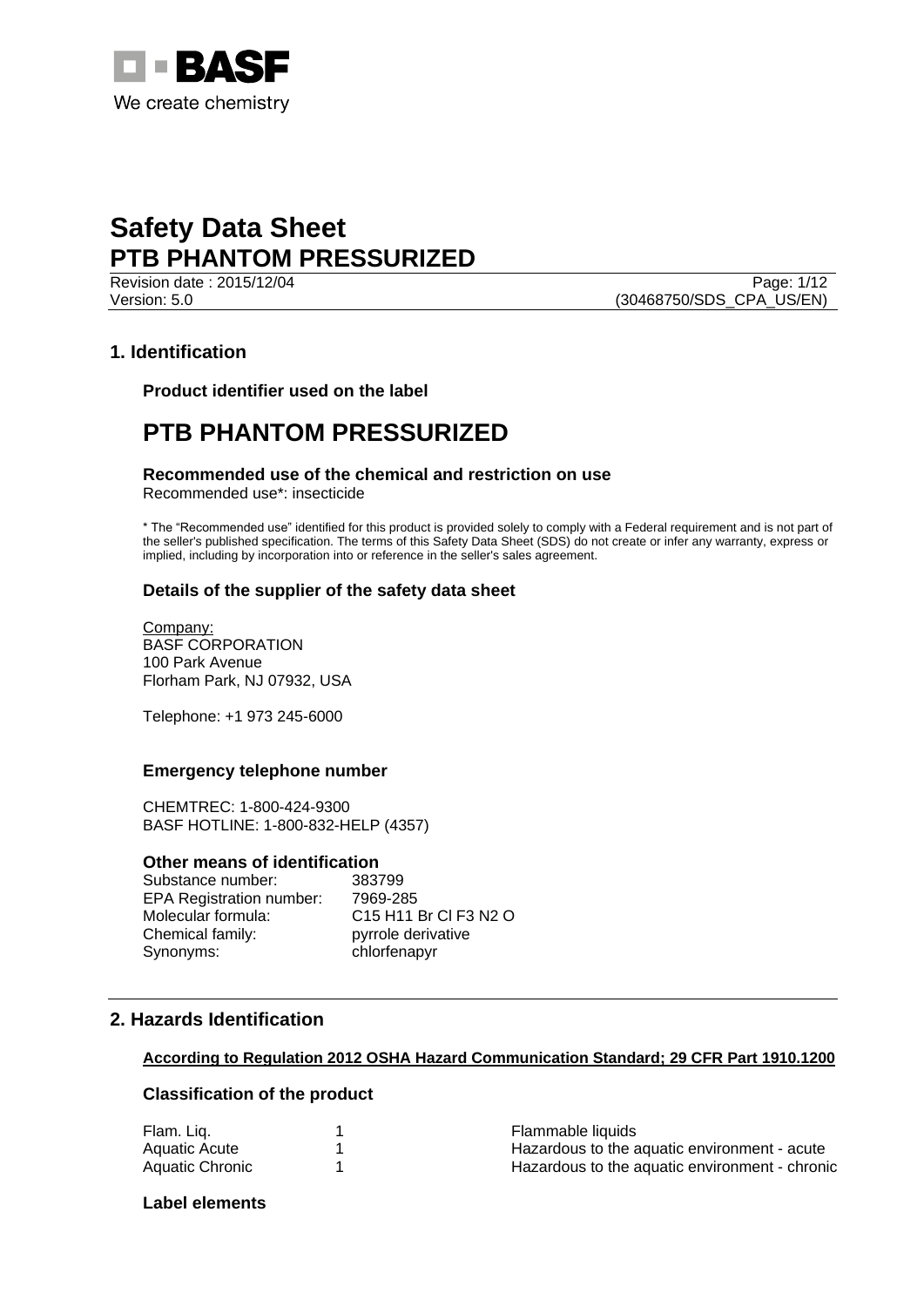Revision date : 2015/12/04 Page: 2/12

Pictogram:



Signal Word: Danger

| <b>Hazard Statement:</b>                      |                                                                                                                           |
|-----------------------------------------------|---------------------------------------------------------------------------------------------------------------------------|
| H <sub>224</sub>                              | Extremely flammable liquid and vapour.                                                                                    |
| H400                                          | Very toxic to aquatic life.                                                                                               |
| H410                                          | Very toxic to aquatic life with long lasting effects.                                                                     |
| <b>Precautionary Statements (Prevention):</b> |                                                                                                                           |
| P210                                          | Keep away from heat, hot surfaces, sparks, open flames and other<br>ignition sources. No smoking.                         |
| P280                                          | Wear protective gloves and eye/face protection.                                                                           |
| P273                                          | Avoid release to the environment.                                                                                         |
| P243                                          | Take precautionary measures against static discharge.                                                                     |
| P241                                          | Use explosion-proof electrical/ventilating/lighting/equipment.                                                            |
| P233                                          | Keep container tightly closed.                                                                                            |
| P240                                          | Ground/bond container and receiving equipment.                                                                            |
| P242                                          | Use only non-sparking tools.                                                                                              |
| Precautionary Statements (Response):          |                                                                                                                           |
|                                               | P303 + P361 + P353 IF ON SKIN (or hair): Take off immediately all contaminated clothing.<br>Rinse skin with water/shower. |
| P391                                          | Collect spillage.                                                                                                         |
| P370 + P378                                   | In case of fire: Use water spray, dry powder, foam or carbon dioxide for<br>extinction.                                   |
| Precautionary Statements (Storage):           |                                                                                                                           |
| P403 + P235                                   | Store in a well-ventilated place. Keep cool.                                                                              |
| Precautionary Statements (Disposal):          |                                                                                                                           |
| P501                                          | Dispose of contents/container to hazardous or special waste collection<br>point.                                          |

# **Hazards not otherwise classified**

Labeling of special preparations (GHS): The product contains fluorinated greenhouse gases according to regulation (EC) No 517/2014. The following percentage of the mixture consists of components(s) with unknown hazards regarding the acute toxicity: 12 % Inhalation - vapour The following percentage of the mixture consists of components(s) with unknown hazards regarding the acute toxicity: 12 % Inhalation - mist

## **According to Regulation 1994 OSHA Hazard Communication Standard; 29 CFR Part 1910.1200**

## **Emergency overview**

CAUTION: KEEP OUT OF REACH OF CHILDREN. KEEP OUT OF REACH OF DOMESTIC ANIMALS. Avoid contact with the skin, eyes and clothing. Avoid inhalation of mists/vapours.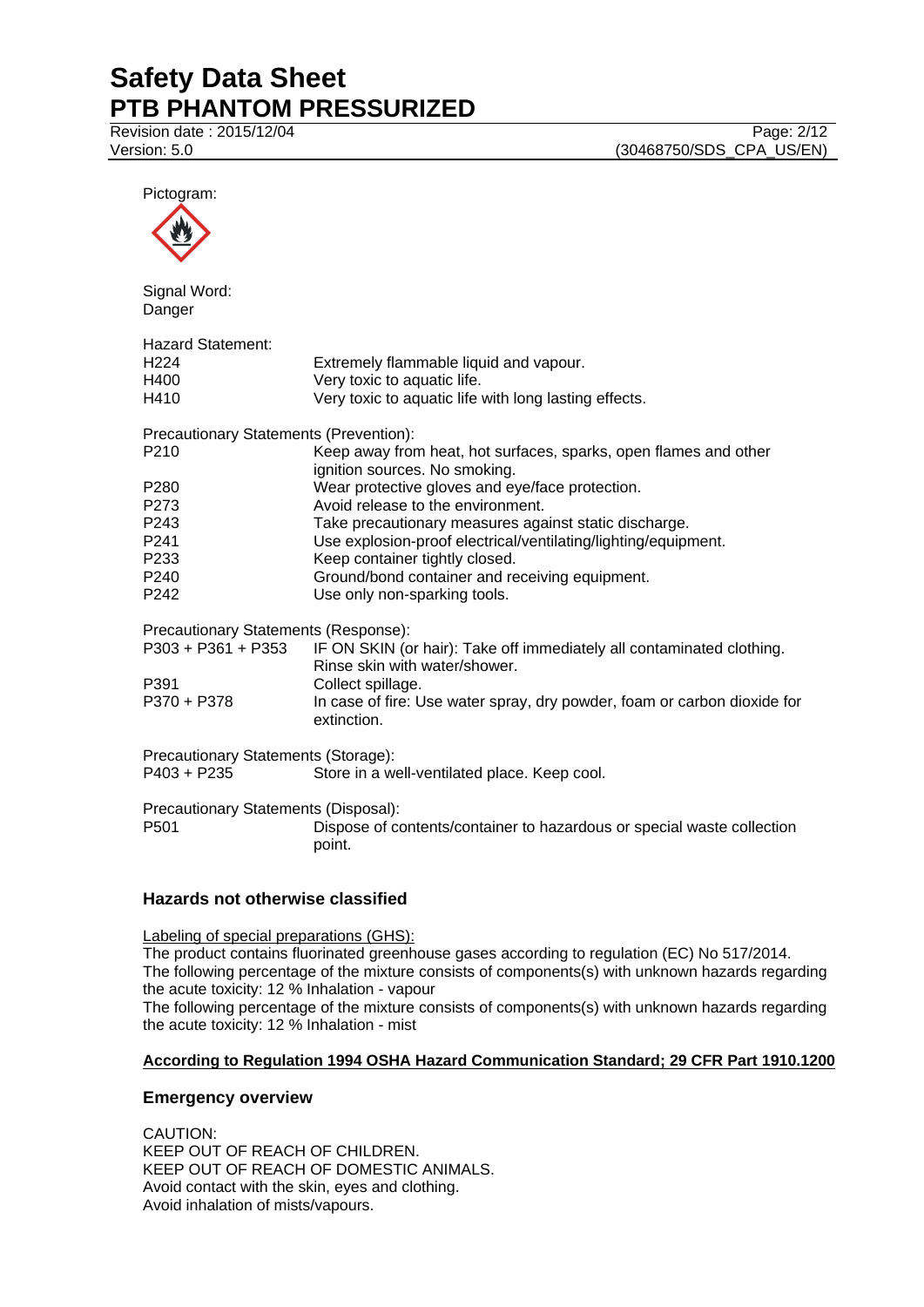Wash thoroughly after handling.

# **3. Composition / Information on Ingredients**

### **According to Regulation 2012 OSHA Hazard Communication Standard; 29 CFR Part 1910.1200**

| <b>CAS Number</b> | Weight %   | <b>Chemical name</b>                        |
|-------------------|------------|---------------------------------------------|
| 122453-73-0       | $0.5 \%$   | Chlorfenapyr                                |
| 64742-47-8        | $< 10.0\%$ | Distillates (petroleum), hydrotreated light |
| 67-64-1           | $< 15.0\%$ | Acetone                                     |
| 68476-40-4        | $< 15.0\%$ | Hydrocarbons, C3-4                          |
| 811-97-2          | $< 75.0\%$ | <b>HFC-134A</b>                             |
|                   |            |                                             |

#### **According to Regulation 1994 OSHA Hazard Communication Standard; 29 CFR Part 1910.1200**

| <b>CAS Number</b> | <b>Weight %</b> | <b>Chemical name</b>                        |
|-------------------|-----------------|---------------------------------------------|
| 122453-73-0       | $0.5 \%$        | Chlorfenapyr                                |
| 64742-47-8        | $< 10.0\%$      | Distillates (petroleum), hydrotreated light |
| 67-64-1           | $< 15.0\%$      | Acetone                                     |
| 68476-40-4        |                 | Hydrocarbons, C3-4                          |
| 811-97-2          |                 | <b>HFC-134A</b>                             |
|                   | $\ge$ 75.0%     | Proprietary ingredients                     |

# **4. First-Aid Measures**

#### **Description of first aid measures**

#### **General advice:**

First aid providers should wear personal protective equipment to prevent exposure. Remove contaminated clothing. Move person to fresh air. If person is not breathing, call 911 or ambulance, then give artificial respiration, preferably mouth-to-mouth if possible. Call a poison control center or physician for treatment advice. Have the product container or label with you when calling a poison control center or doctor or going for treatment.

#### **If inhaled:**

Remove the affected individual into fresh air and keep the person calm.

#### **If on skin:**

Wash thoroughly with soap and water.

#### **If in eyes:**

Hold eyes open and rinse slowly and gently with water for 15 to 20 minutes. Remove contact lenses, if present, after first 5 minutes, then continue rinsing.

#### **If swallowed:**

Never induce vomiting or give anything by mouth if the victim is unconscious or having convulsions. Do not induce vomiting. Have person sip a glass of water if able to swallow.

## **Most important symptoms and effects, both acute and delayed**

Symptoms: No significant reaction of the human body to the product known.

## **Indication of any immediate medical attention and special treatment needed**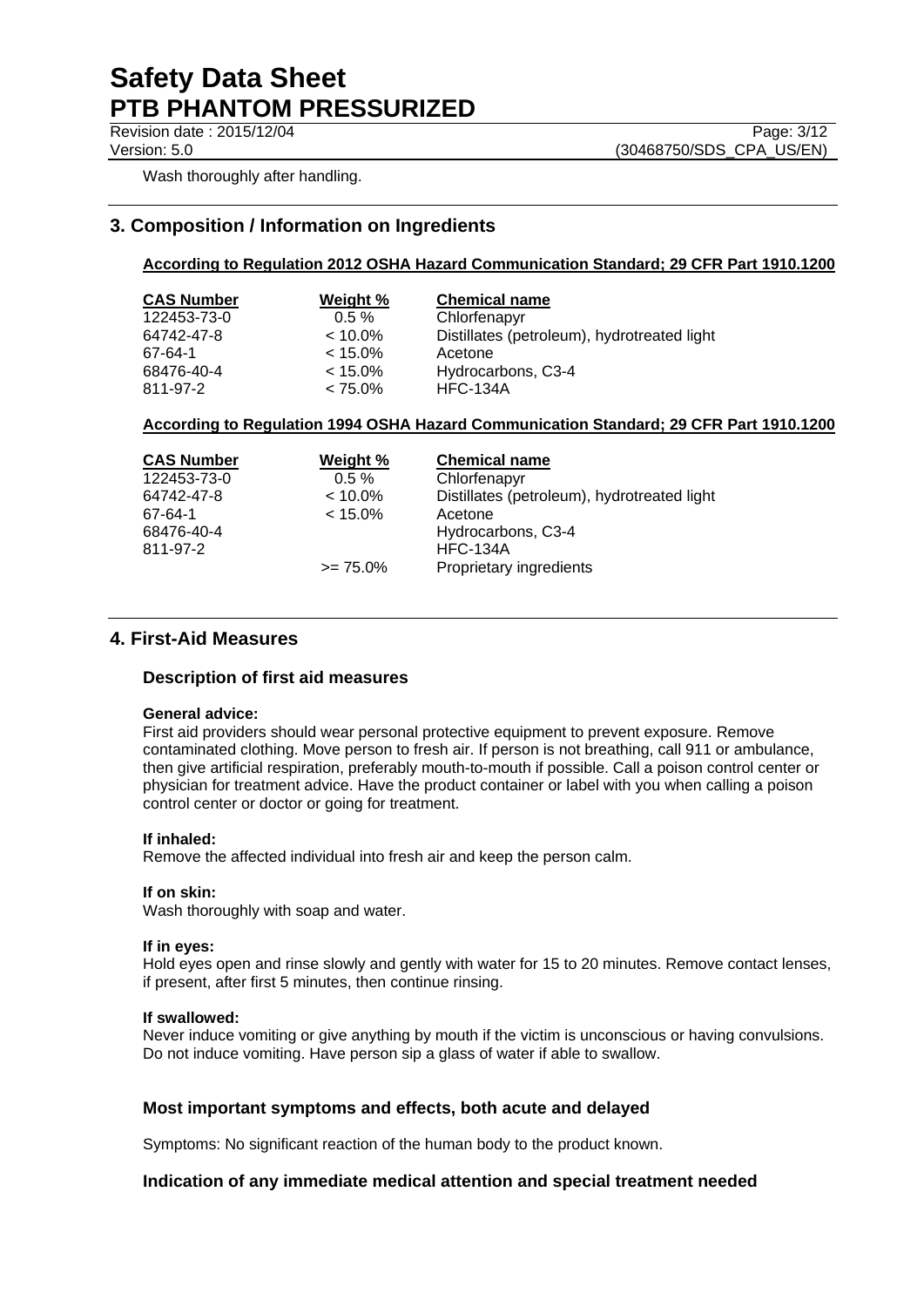Revision date : 2015/12/04 Page: 4/12

Version: 5.0 (30468750/SDS\_CPA\_US/EN)

Note to physician

Antidote: No known specific antidote. Treatment: Treat symptomatically.

# **5. Fire-Fighting Measures**

# **Extinguishing media**

Suitable extinguishing media: foam, dry powder, carbon dioxide, water spray

## **Special hazards arising from the substance or mixture**

Hazards during fire-fighting: carbon monoxide, carbon dioxide, nitrogen dioxide, nitrogen oxide, Hydrogen chloride, hydrogen fluoride, hydrogen bromide, halogenated hydrocarbons, Hydrocarbons, If product is heated above decomposition temperature, toxic vapours will be released. The substances/groups of substances mentioned can be released in case of fire.

## **Advice for fire-fighters**

Protective equipment for fire-fighting: Firefighters should be equipped with self-contained breathing apparatus and turn-out gear.

### **Further information:**

Evacuate area of all unnecessary personnel. Contain contaminated water/firefighting water. Do not allow to enter drains or waterways.

## **6. Accidental release measures**

#### **Personal precautions, protective equipment and emergency procedures**

Take appropriate protective measures. Clear area. Shut off source of leak only under safe conditions. Extinguish sources of ignition nearby and downwind. Ensure adequate ventilation. Wear suitable personal protective clothing and equipment.

#### **Environmental precautions**

Do not discharge into the subsoil/soil. Contain contaminated water/firefighting water.

## **Methods and material for containment and cleaning up**

Dike spillage. Pick up with suitable absorbent material. Place into suitable containers for reuse or disposal in a licensed facility. Spilled substance/product should be recovered and applied according to label rates whenever possible. If application of spilled substance/product is not possible, then spills should be contained, solidified, and placed in suitable containers for disposal. After decontamination, spill area can be washed with water. Collect wash water for approved disposal.

# **7. Handling and Storage**

# **Precautions for safe handling**

RECOMMENDATIONS ARE FOR MANUFACTURING, COMMERCIAL BLENDING, AND PACKAGING WORKERS. PESTICIDE APPLICATORS & WORKERS must refer to the Product Label and Directions for Use attached to the product for Agricultural Use Requirements in accordance with the EPA Worker Protection Standard 40 CFR part 170. Ensure adequate ventilation. Provide good ventilation of working area (local exhaust ventilation if necessary). Keep away from sources of ignition - No smoking. Keep container tightly sealed. Protect contents from the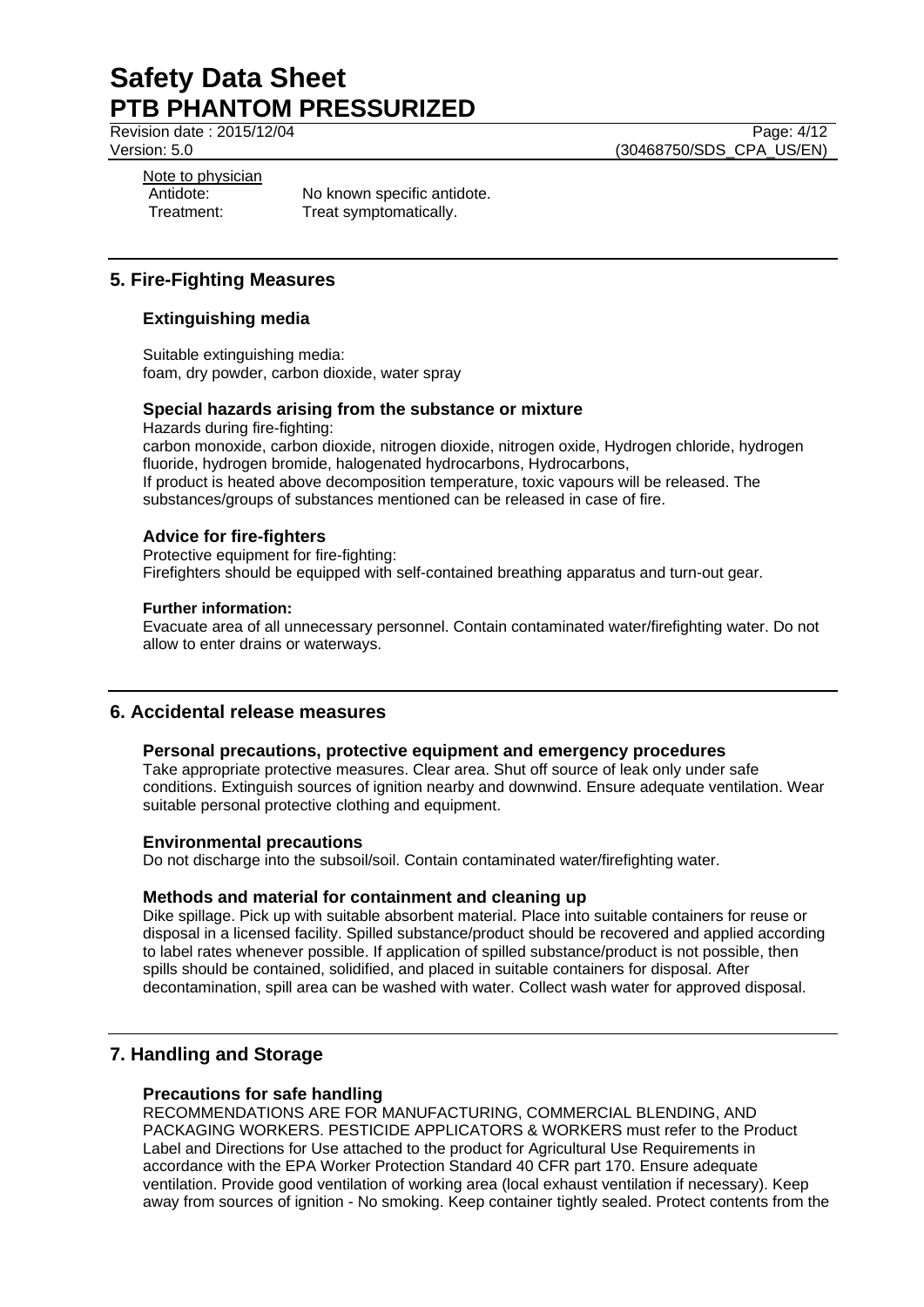Revision date : 2015/12/04 Page: 5/12

# Version: 5.0 (30468750/SDS\_CPA\_US/EN)

effects of light. Protect against heat. Protect from air. Handle and open container with care. Do not open until ready to use. Once container is opened, content should be used as soon as possible. Provide means for controlling leaks and spills. Do not return residues to the storage containers. Follow label warnings even after container is emptied. The substance/ product may be handled only by appropriately trained personnel. Avoid all direct contact with the substance/product. Avoid contact with the skin, eyes and clothing. Avoid inhalation of dusts/mists/vapours. Wear suitable personal protective clothing and equipment.

### Protection against fire and explosion:

The relevant fire protection measures should be noted. Fire extinguishers should be kept handy. Avoid all sources of ignition: heat, sparks, open flame. Sources of ignition should be kept well clear. Avoid extreme heat. Keep away from oxidizable substances. Electrical equipment should conform to national electric code. Ground all transfer equipment properly to prevent electrostatic discharge. Electrostatic discharge may cause ignition.

## **Conditions for safe storage, including any incompatibilities**

Segregate from incompatible substances. Segregate from foods and animal feeds. Segregate from textiles and similar materials.

Further information on storage conditions: Keep only in the original container in a cool, dry, wellventilated place away from ignition sources, heat or flame. Protect containers from physical damage. Protect against contamination. The authority permits and storage regulations must be observed. Protect from temperatures above: 40 °C

Changes in the properties of the product may occur if substance/product is stored above indicated temperature for extended periods of time.

# **8. Exposure Controls/Personal Protection**

**Users of a pesticidal product should refer to the product label for personal protective equipment requirements.**

| <b>Components with occupational exposure limits</b> |                  |                                                     |  |
|-----------------------------------------------------|------------------|-----------------------------------------------------|--|
| Acetone                                             | OSHA PEL         | PEL 1,000 ppm 2,400 mg/m3 ; STEL value              |  |
|                                                     |                  | 1,000 ppm 2,400 mg/m3; TWA value 750 ppm            |  |
|                                                     |                  | 1,800 mg/m3 ;                                       |  |
|                                                     | <b>ACGIH TLV</b> | TWA value 250 ppm; STEL value 500 ppm;              |  |
| Distillates (petroleum),                            |                  |                                                     |  |
| hydrotreated light                                  | <b>ACGIH TLV</b> | TWA value 200 mg/m3 Non-aerosol (total              |  |
|                                                     |                  | hydrocarbon vapor);                                 |  |
|                                                     |                  | Application restricted to conditions in which there |  |
|                                                     |                  | are negligible aerosol exposures.                   |  |
|                                                     |                  | Skin Designation Non-aerosol (total                 |  |
|                                                     |                  | hydrocarbon vapor);                                 |  |
|                                                     |                  | The substance can be absorbed through the skin.     |  |

## **Advice on system design:**

Whenever possible, engineering controls should be used to minimize the need for personal protective equipment.

## **Personal protective equipment**

### **RECOMMENDATIONS FOR MANUFACTURING, COMMERCIAL BLENDING, AND PACKAGING WORKERS:**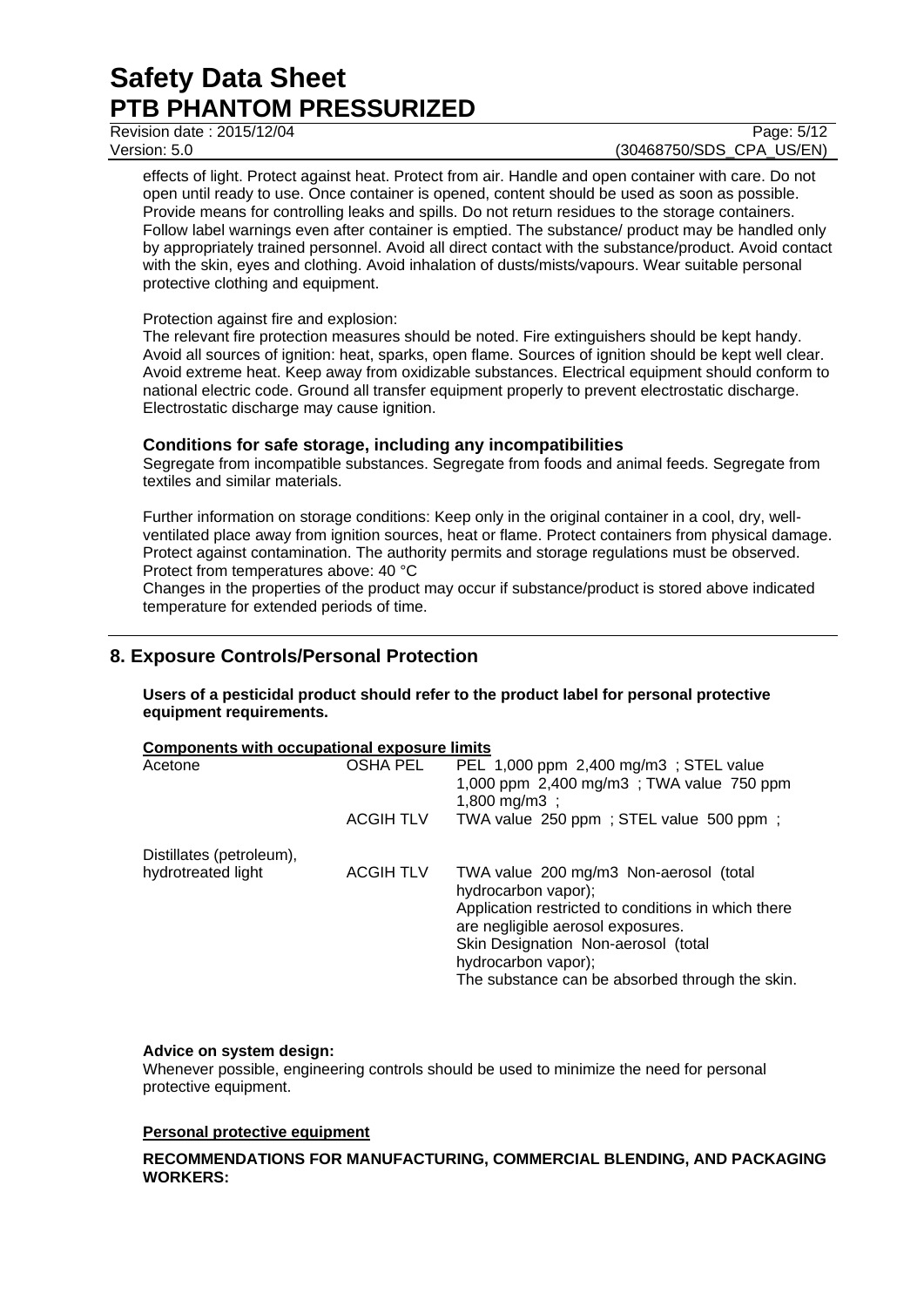Revision date : 2015/12/04 Page: 6/12

#### **Respiratory protection:**

Wear respiratory protection if ventilation is inadequate. Wear a NIOSH-certified (or equivalent) organic vapour/particulate respirator. For situations where the airborne concentrations may exceed the level for which an air purifying respirator is effective, or where the levels are unknown or Immediately Dangerous to Life or Health (IDLH), use NIOSH-certified full facepiece pressure demand self-contained breathing apparatus (SCBA) or a full facepiece pressure demand supplied-air respirator (SAR) with escape provisions.

#### **Hand protection:**

Chemical resistant protective gloves, Protective glove selection must be based on the user's assessment of the workplace hazards.

#### **Eye protection:**

Safety glasses with side-shields. Tightly fitting safety goggles (chemical goggles). Wear face shield if splashing hazard exists.

#### **Body protection:**

Body protection must be chosen depending on activity and possible exposure, e.g. head protection, apron, protective boots, chemical-protection suit.

#### **General safety and hygiene measures:**

Wear long sleeved work shirt and long work pants in addition to other stated personal protective equipment. Work place should be equipped with a shower and an eye wash. Handle in accordance with good industrial hygiene and safety practice. Personal protective equipment should be decontaminated prior to reuse. Gloves must be inspected regularly and prior to each use. Replace if necessary (e.g. pinhole leaks). Take off immediately all contaminated clothing. Store work clothing separately. Hands and/or face should be washed before breaks and at the end of the shift. No eating, drinking, smoking or tobacco use at the place of work. Keep away from food, drink and animal feeding stuffs.

# **9. Physical and Chemical Properties**

| Form:<br>liquid, under pressure<br>Odour:<br>strong, of acetone<br>Odour threshold:<br>Not determined due to potential health hazard by inhalation.<br>Colour:<br>amber, cloudy<br>approx. 7 - 9<br>pH value:<br>$(5\%$ (m), approx. 25 °C) |  |
|---------------------------------------------------------------------------------------------------------------------------------------------------------------------------------------------------------------------------------------------|--|
| Melting point:<br>The product has not been tested.                                                                                                                                                                                          |  |
| approx. -12 °C<br>Boiling point:                                                                                                                                                                                                            |  |
| Information applies to the solvent.                                                                                                                                                                                                         |  |
| approx. - 104 °C<br>Flash point:                                                                                                                                                                                                            |  |
| Information applies to the propellant.                                                                                                                                                                                                      |  |
| Flammability:<br>Extremely flammable.                                                                                                                                                                                                       |  |
| (ASTM D 3065)<br><b>Flammability of Aerosol</b><br>$0 \text{ cm}$                                                                                                                                                                           |  |
| Products:<br>no flashback                                                                                                                                                                                                                   |  |
| Lower explosion limit:<br>1.9 %(V)                                                                                                                                                                                                          |  |
| Information applies to the solvent.                                                                                                                                                                                                         |  |
| 13.3 %(V)<br>Upper explosion limit:                                                                                                                                                                                                         |  |
| Information applies to the solvent.                                                                                                                                                                                                         |  |
| approx. 2000 hPa<br>Vapour pressure:                                                                                                                                                                                                        |  |
| (21 °C)                                                                                                                                                                                                                                     |  |
| Information applies to the solvent.                                                                                                                                                                                                         |  |
| approx. 0.8 g/cm3<br>Density:                                                                                                                                                                                                               |  |
| (20 °C)                                                                                                                                                                                                                                     |  |
| Vapour density:<br>not applicable                                                                                                                                                                                                           |  |

Version: 5.0 **(30468750/SDS\_CPA\_US/EN)**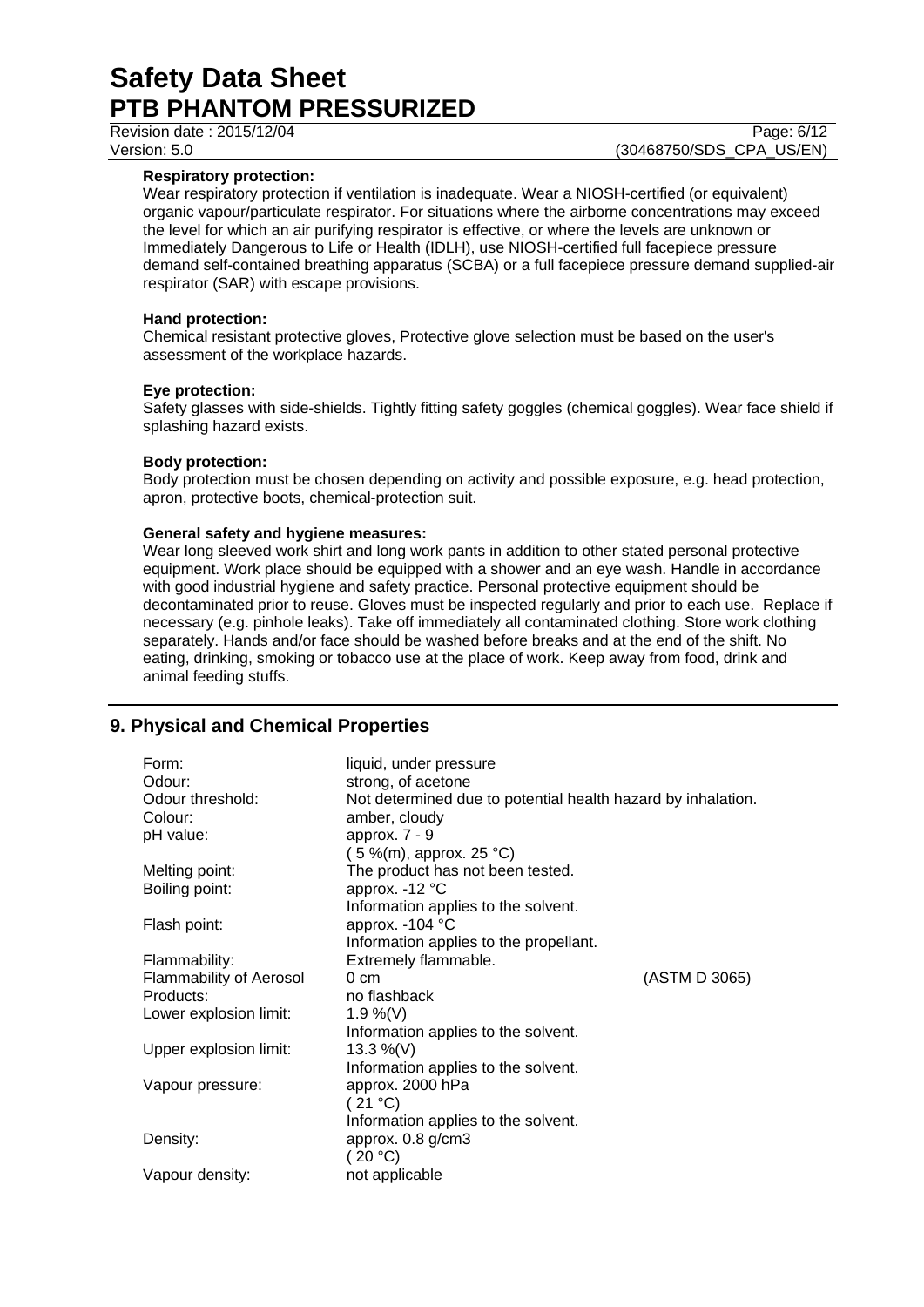| Revision date: 2015/12/04<br>Version: 5.0 | Page: 7/12<br>(30468750/SDS_CPA_US/EN)                                                                                                                                                                                                                                                           |
|-------------------------------------------|--------------------------------------------------------------------------------------------------------------------------------------------------------------------------------------------------------------------------------------------------------------------------------------------------|
| Thermal decomposition:                    | carbon monoxide, carbon dioxide, nitrogen dioxide, nitrogen<br>oxide, Hydrogen chloride, hydrogen fluoride, hydrogen bromide,<br>halogenated hydrocarbons, Hydrocarbons<br>Stable at ambient temperature. If product is heated above<br>decomposition temperature toxic vapours may be released. |
| Viscosity, dynamic:                       | $2.5$ mPa.s<br>(26 °C)                                                                                                                                                                                                                                                                           |
| Solubility in water:                      | miscible                                                                                                                                                                                                                                                                                         |
| Evaporation rate:                         | not applicable                                                                                                                                                                                                                                                                                   |
| Other Information:                        | If necessary, information on other physical and chemical<br>parameters is indicated in this section.                                                                                                                                                                                             |

# **10. Stability and Reactivity**

## **Reactivity**

No hazardous reactions if stored and handled as prescribed/indicated.

Corrosion to metals: Corrosive effects to metal are not anticipated.

Oxidizing properties: Not an oxidizer. Based on its structural properties the product is not classified as oxidizing.

## **Chemical stability**

The product is stable if stored and handled as prescribed/indicated.

#### **Possibility of hazardous reactions**

The product is chemically stable. Hazardous polymerization will not occur. No hazardous reactions if stored and handled as prescribed/indicated.

#### **Conditions to avoid**

Avoid all sources of ignition: heat, sparks, open flame. Avoid prolonged storage. Avoid electro-static discharge. Avoid contamination. Avoid prolonged exposure to extreme heat. Avoid extreme temperatures.

#### **Incompatible materials**

strong oxidizing agents

#### **Hazardous decomposition products**

Decomposition products:

No hazardous decomposition products if stored and handled as prescribed/indicated., Prolonged thermal loading can result in products of degradation being given off.

#### Thermal decomposition:

Possible thermal decomposition products:

carbon monoxide, carbon dioxide, nitrogen dioxide, nitrogen oxide, Hydrogen chloride, hydrogen fluoride, hydrogen bromide, halogenated hydrocarbons, Hydrocarbons Stable at ambient temperature. If product is heated above decomposition temperature toxic vapours may be released.

# **11. Toxicological information**

## **Primary routes of exposure**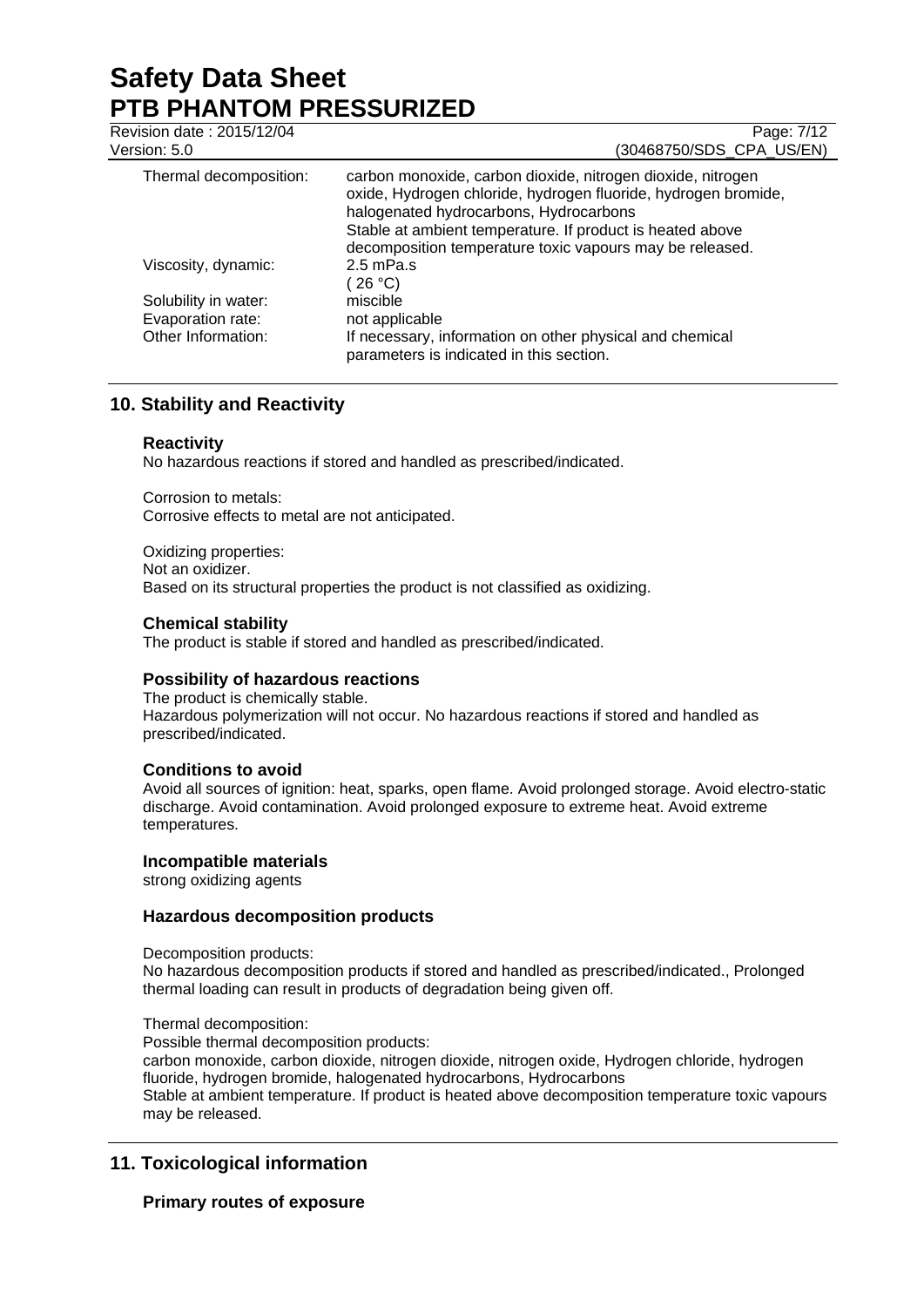Revision date : 2015/12/04 Page: 8/12

Routes of entry for solids and liquids are ingestion and inhalation, but may include eye or skin contact. Routes of entry for gases include inhalation and eye contact. Skin contact may be a route of entry for liquefied gases.

# **Acute Toxicity/Effects**

Acute toxicity

Assessment of acute toxicity: Virtually nontoxic after a single ingestion. Virtually nontoxic by inhalation. Virtually nontoxic after a single skin contact.

Oral Type of value: LD50 Species: rat (female) Value: > 5,000 mg/kg

Inhalation Type of value: LC50 Species: rat (male/female) Value: > 5.2 mg/l Exposure time: 4 h

Dermal Type of value: LD50 Species: rat (male/female) Value: > 5,000 mg/kg

Irritation / corrosion Assessment of irritating effects: May cause slight irritation to the skin. May cause slight but temporary irritation to the eyes.

**Skin** Species: rabbit Result: non-irritant

**Eye** Species: rabbit Result: non-irritant

**Sensitization** Assessment of sensitization: There is no evidence of a skin-sensitizing potential.

Buehler test Species: guinea pig Result: Non-sensitizing.

# **Chronic Toxicity/Effects**

#### Repeated dose toxicity

Assessment of repeated dose toxicity: The product has not been tested. The statement has been derived from the properties of the individual components.

#### *Information on: Acetone*

*Assessment of repeated dose toxicity: The substance may cause damage to the testes after repeated ingestion of high doses, as shown in animal studies. The substance may cause damage to the hematological system after repeated ingestion of high doses. The substance may cause damage to the kidney after repeated ingestion of high doses, as shown in animal studies.* ----------------------------------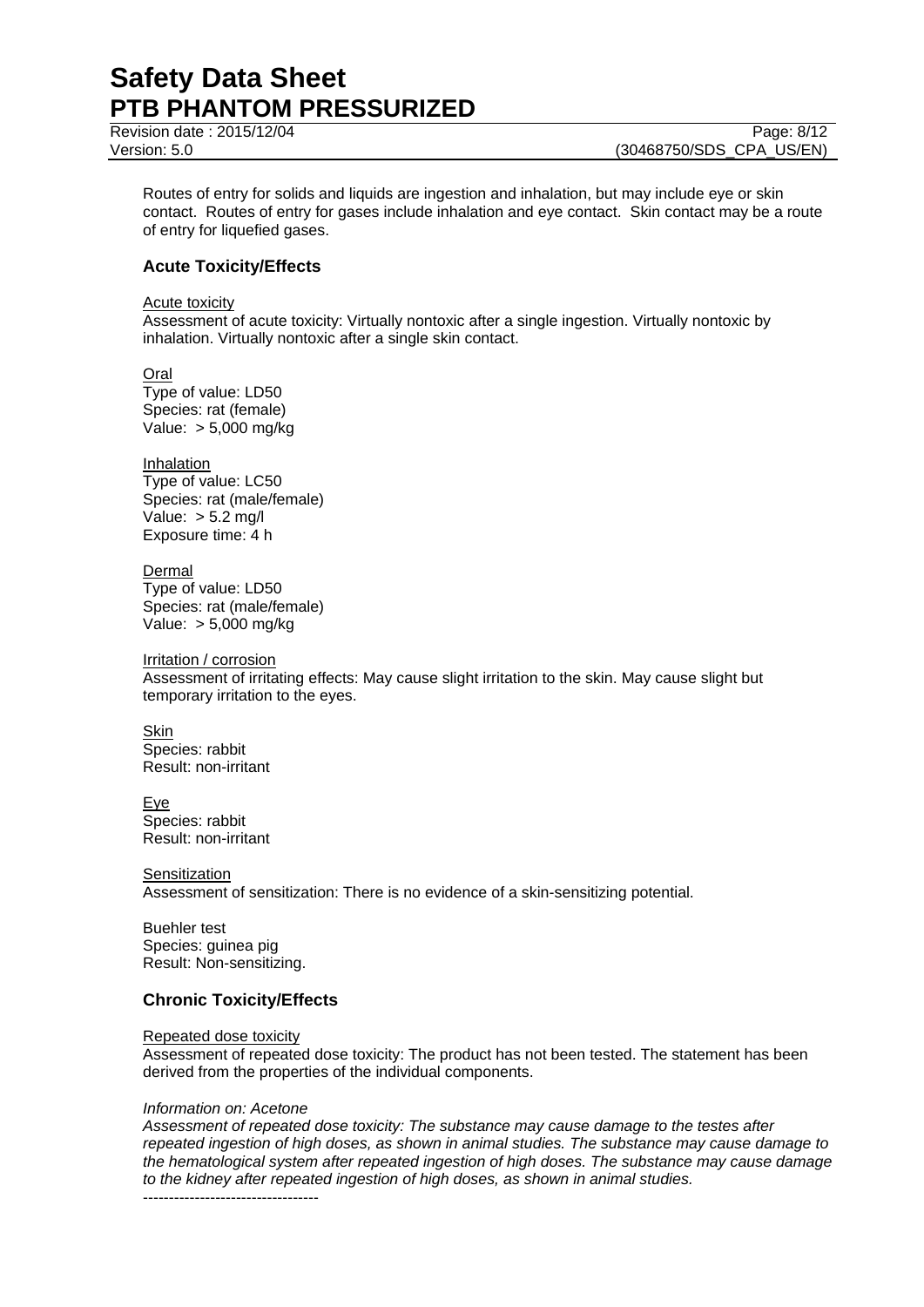#### Genetic toxicity

Assessment of mutagenicity: The product has not been tested. The statement has been derived from the properties of the individual components. Mutagenicity tests revealed no genotoxic potential.

#### **Carcinogenicity**

Assessment of carcinogenicity: The product has not been tested. The statement has been derived from the properties of the individual components. The results of various animal studies gave no indication of a carcinogenic effect.

#### Reproductive toxicity

Assessment of reproduction toxicity: The product has not been tested. The statement has been derived from the properties of the individual components.

#### *Information on: chlorfenapyr*

*Assessment of reproduction toxicity: The results of animal studies gave no indication of a fertility impairing effect.*

#### *Information on: Acetone*

*Assessment of reproduction toxicity: As shown in animal studies, the product may cause damage to the testes after repeated high exposures that cause other toxic effects.* ----------------------------------

#### **Teratogenicity**

Assessment of teratogenicity: The product has not been tested. The statement has been derived from the properties of the individual components. Animal studies gave no indication of a developmental toxic effect at doses that were not toxic to the parental animals.

Other Information Misuse can be harmful to health.

#### **Symptoms of Exposure**

No significant reaction of the human body to the product known.

#### Medical conditions aggravated by overexposure

Individuals with pre-existing diseases of the respiratory system, skin or eyes may have increased susceptibility to excessive exposures.

## **12. Ecological Information**

#### **Toxicity**

Aquatic toxicity Assessment of aquatic toxicity: Very toxic (acute effect) to aquatic organisms.

#### Toxicity to fish

*Information on: chlorfenapyr LC50 (96 h) 0.00744 mg/l, Oncorhynchus mykiss* ----------------------------------

#### Aquatic invertebrates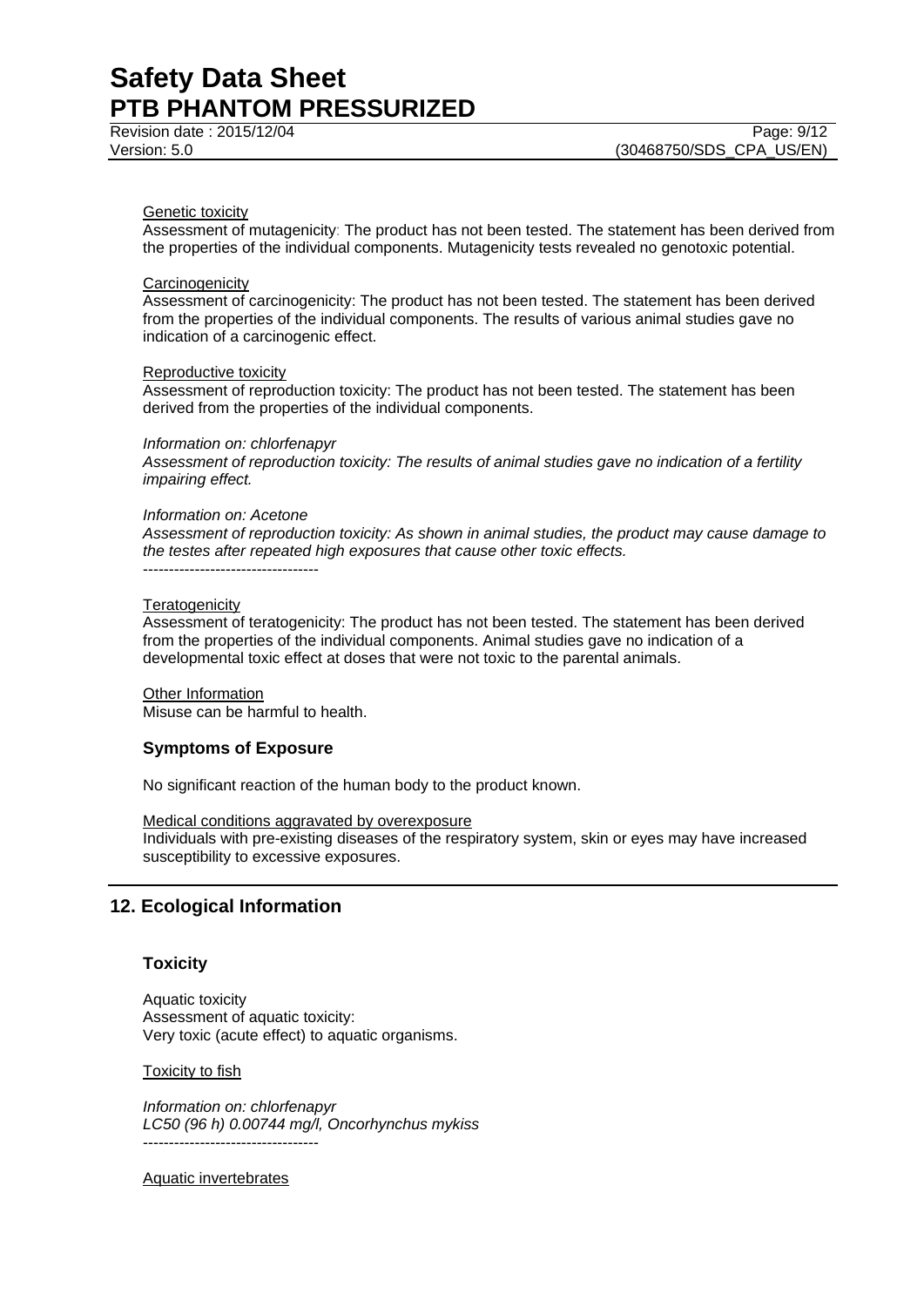Revision date : 2015/12/04 Page: 10/12

Version: 5.0 **(30468750/SDS\_CPA\_US/EN)** 

*Information on: chlorfenapyr EC50 (96 h) 0.00203 mg/l, Mysidopsis bahia (Directive 84/449/EEC, C.2)* ----------------------------------

Aquatic plants

*Information on: chlorfenapyr EC50 (72 h) 0.132 mg/l, Desmodesmus subspicatus* ----------------------------------

Assessment of terrestrial toxicity Acutely very toxic to terrestrial organisms.

# **Additional information**

Other ecotoxicological advice: The ecological data given are those of the active ingredient. Do not release untreated into natural waters.

# **13. Disposal considerations**

### **Waste disposal of substance:**

Pesticide wastes are regulated. Improper disposal of excess pesticide, spray mix or rinsate is a violation of federal law. If pesticide wastes cannot be disposed of according to label instructions, contact the State Pesticide or Environmental Control Agency or the Hazardous Waste representative at the nearest EPA Regional Office for guidance.

#### **Container disposal:**

Consult state or local disposal authorities for approved alternative procedures such as container recycling. Do not reuse empty containers.

## **RCRA:**

This product is not regulated by RCRA.

# **14. Transport Information**

| <b>Land transport</b><br><b>USDOT</b> |                 |
|---------------------------------------|-----------------|
| Hazard class:                         | 2.2             |
| ID number:                            | UN 1950         |
| Hazard label:                         | 2.2, EHSM       |
| Proper shipping name:                 | <b>AEROSOLS</b> |
| Sea transport<br><b>IMDG</b>          |                 |
| Hazard class:                         | 22              |
| ID number:                            | UN 1950         |
| Hazard label:                         | 2.2, EHSM       |
| Marine pollutant:                     | <b>YES</b>      |
| Proper shipping name:                 | AEROSOLS        |

# **Air transport**

IATA/ICAO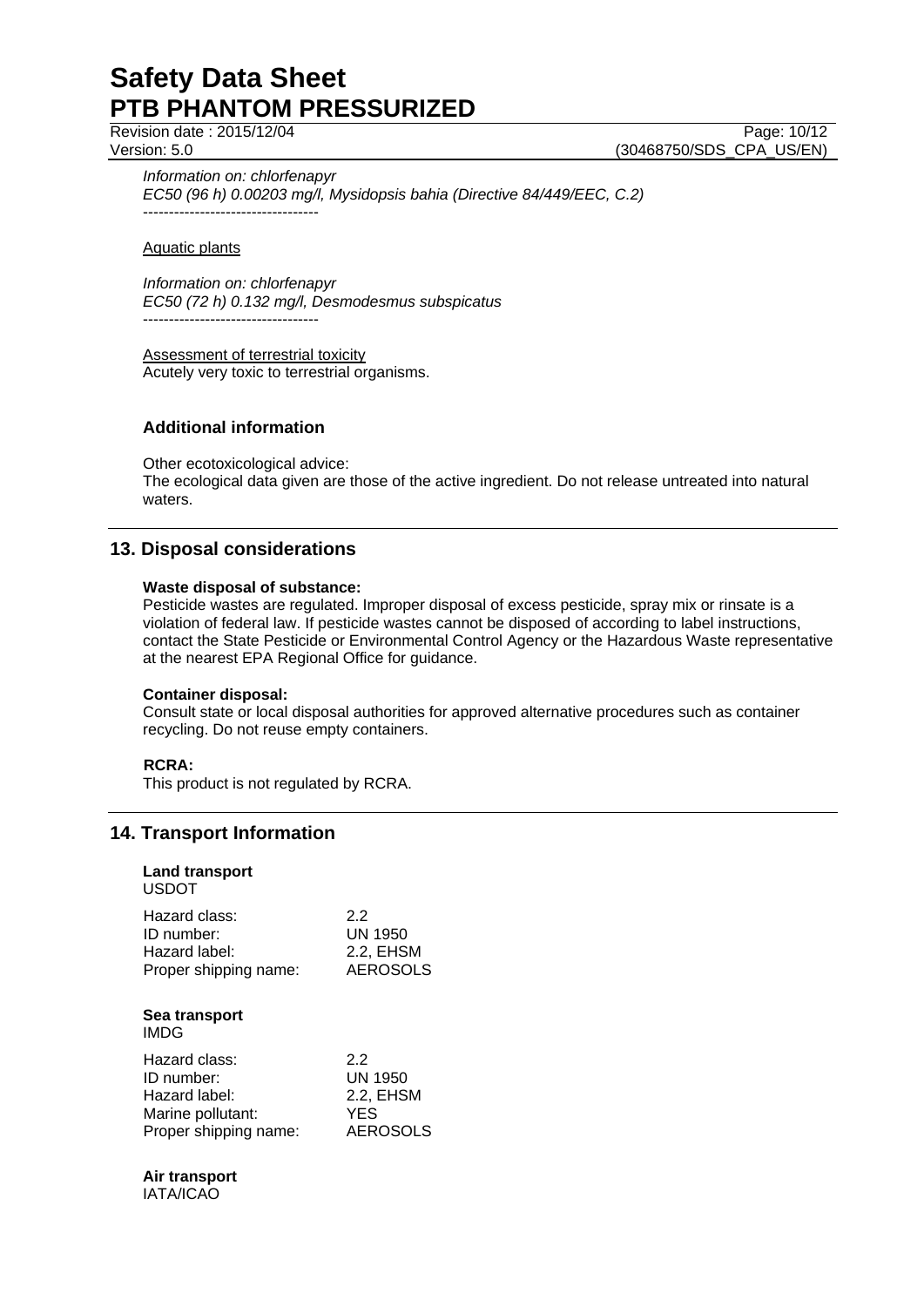Revision date : 2015/12/04 Page: 11/12

Version: 5.0 (30468750/SDS\_CPA\_US/EN)

| Hazard class:         | 22                      |
|-----------------------|-------------------------|
| ID number:            | UN 1950                 |
| Hazard label:         | 22                      |
| Proper shipping name: | AEROSOLS, NON-FLAMMABLE |

### **Further information**

DOT: This product may be classified as ORM-D (Consumer Commodity) or Limited Quantity. After 12/31/2020, ORM-D will not apply.

# **15. Regulatory Information**

### **Federal Regulations**

### **Registration status:**

| Crop Protection | TSCA, US released / exempt |
|-----------------|----------------------------|
|                 |                            |

Chemical TSCA, US blocked / not listed

**EPCRA 311/312 (Hazard categories):** Acute; Chronic

| CERCLA RQ | <b>CAS Number</b> | <b>Chemical name</b> |
|-----------|-------------------|----------------------|
| 5000 LBS  | 67-64-1           | Acetone              |

## **State regulations**

| <b>State RTK</b> | <b>CAS Number</b> | <b>Chemical name</b>                        |
|------------------|-------------------|---------------------------------------------|
| PA               | 67-64-1           | Acetone                                     |
|                  | 64742-47-8        | Distillates (petroleum), hydrotreated light |
| MA               | 67-64-1           | Acetone                                     |
|                  | 64742-47-8        | Distillates (petroleum), hydrotreated light |
| <b>NJ</b>        | 67-64-1           | Acetone                                     |
|                  | 64742-47-8        | Distillates (petroleum), hydrotreated light |

## **CA Prop. 65:**

There are no listed chemicals in this product.

#### **NFPA Hazard codes:**

Health : 1 Fire: 1 Reactivity: 1 Special:

#### **Labeling requirements under FIFRA**

This chemical is a pesticide product registered by the Environmental Protection Agency and is subject to certain labeling requirements under federal pesticide law. These requirements differ from the classification criteria and hazard information required for safety data sheets, and workplace labels of non-pesticide chemicals. Following is the hazard information as required on the pesticide label.

CAUTION: KEEP OUT OF REACH OF CHILDREN. KEEP OUT OF REACH OF DOMESTIC ANIMALS. Avoid contact with the skin, eyes and clothing.